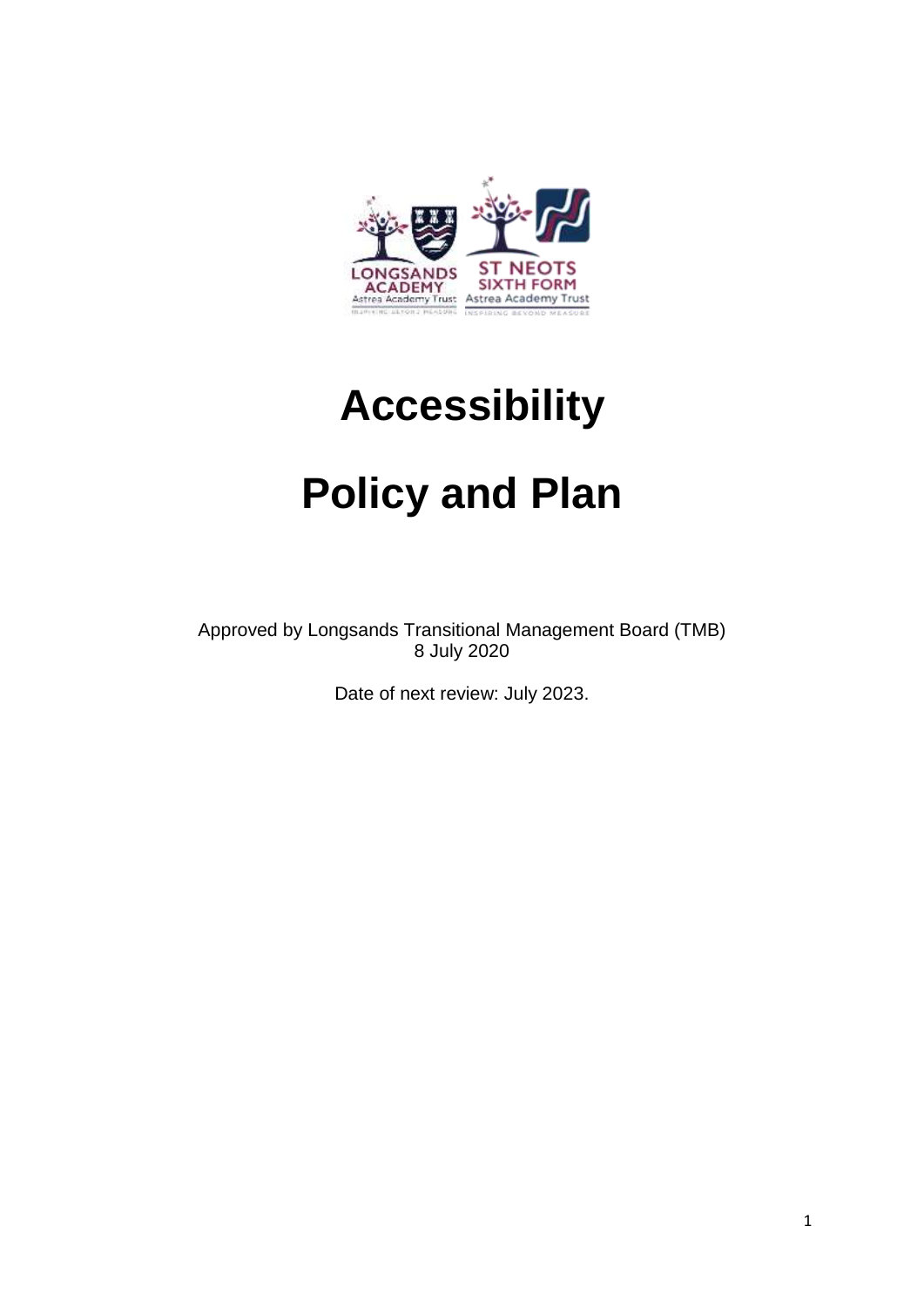# **Longsands Academy and Astrea Sixth Form St Neots**

## **Accessibility Policy and Plan**

| <b>Contents</b>                 | Page number |
|---------------------------------|-------------|
| 1. Aims                         | 3           |
| 2. Legislation and guidance     | 3           |
| 3. Action plan                  | 4           |
| 4. Monitoring arrangements      | 7           |
| 5. Links with other policies    | 7           |
| Appendix 1: Accessibility audit | 8           |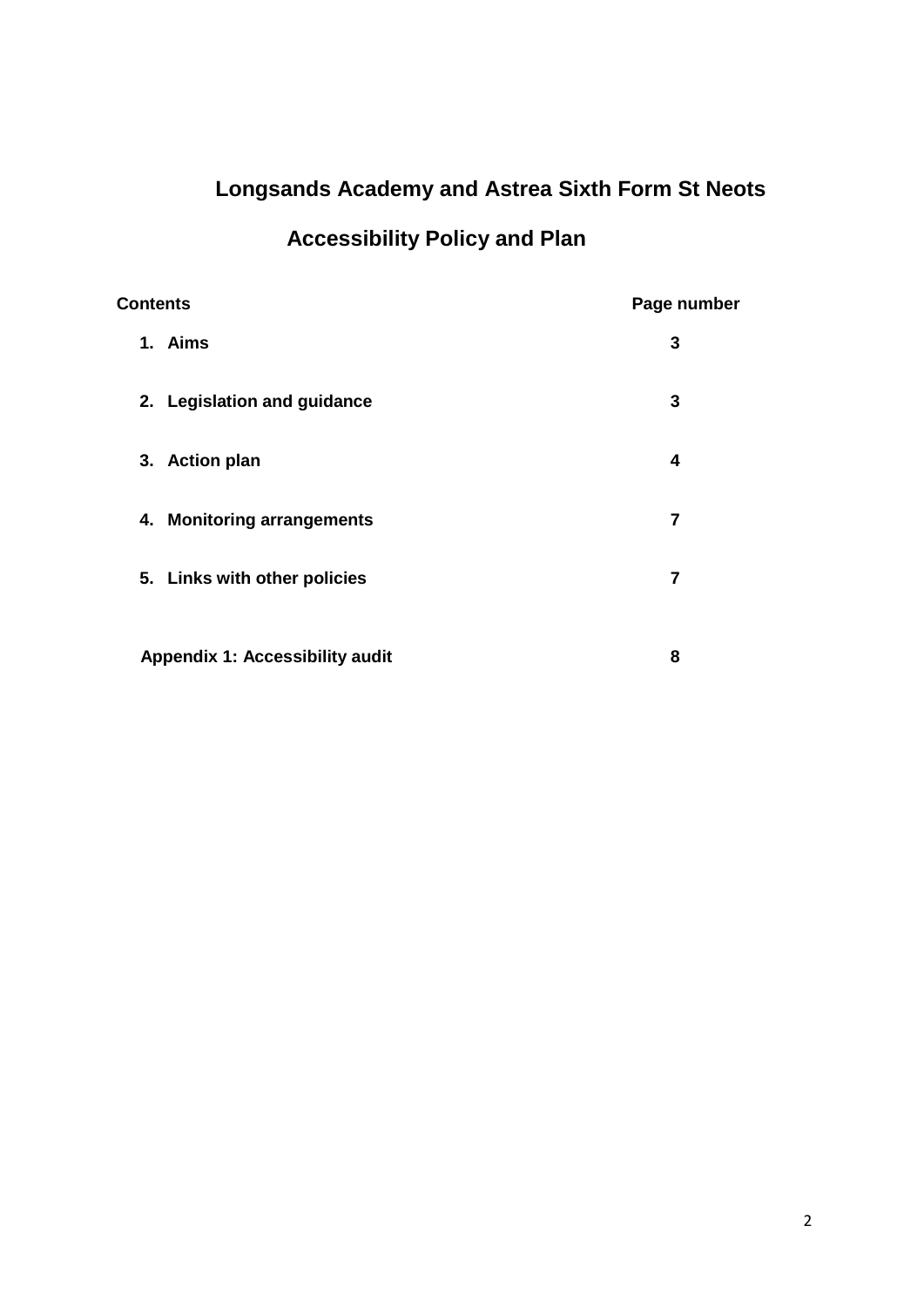## **Longsands Academy and Astrea Sixth Form St Neots**

### **Accessibility Policy and Plan**

#### **1. Aims**

Schools are required under the Equality Act 2010 to have an accessibility plan. The purpose of the plan is to:

- Increase the extent to which disabled students can participate in the curriculum;
- Improve the physical environment of the Academy/Sixth Form to enable disabled students to take better advantage of education, benefits, facilities and services provided;
- Improve the availability of accessible information to disabled students.

Our Academy/Sixth Form aims to treat all its students fairly and with respect. This involves providing access and opportunities for all students without discrimination of any kind.

Our Academy/Sixth Form is also committed to ensuring staff are trained in equality issues with reference to the Equality Act 2010, including understanding disability issues.

The Academy/Sixth Form supports any available partnerships to develop and implement the plan.

The Academy, Sixth Form and the Trust honour and applauds the differences that make us unique whilst actively seeking and celebrating the common ground that binds us together as a strong community. We work together in a productive environment where dynamic ideas are shared in partnership, so that every member of the community may thrive

Our Academy/Sixth Form's complaints procedure covers the accessibility plan. If you have any concerns relating to accessibility in the Academy/Sixth Form, this procedure sets out the process for raising these concerns.

#### **2. Legislation and guidance**

This document meets the requirements of schedule 10 of the Equality Act 2010 and the Department for Education (DfE) guidance for schools on the Equality Act 2010. The Equality Act 2010 defines an individual as disabled if he or she has a physical or mental impairment that has a 'substantial' and 'long-term' adverse effect on his or her ability to undertake normal day to day activities.

Under the Special Educational Needs and Disability (SEND) Code of Practice, 'longterm' is defined as 'a year or more' and 'substantial' is defined as 'more than minor or trivial'. The definition includes sensory impairments such as those affecting sight or hearing, and long-term health conditions such as asthma, diabetes, epilepsy and cancer.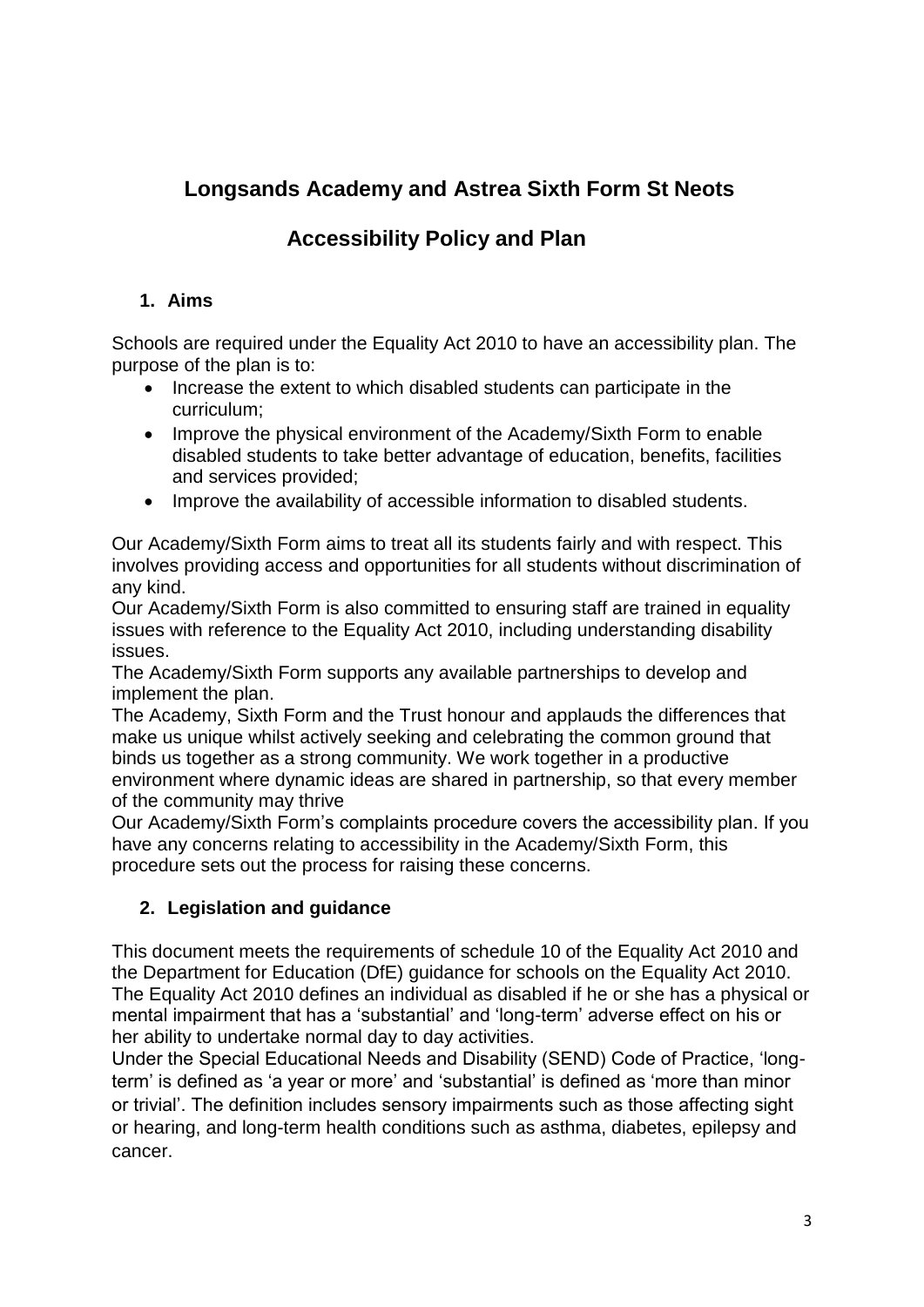Schools are required to make 'reasonable adjustments' for students with disabilities under the Equality Act 2010, to alleviate any substantial disadvantage that a disabled student faces in comparison with non-disabled student. This can include, for example, the provision of an auxiliary aid or adjustments to premises. This policy complies with our funding agreement and articles of association.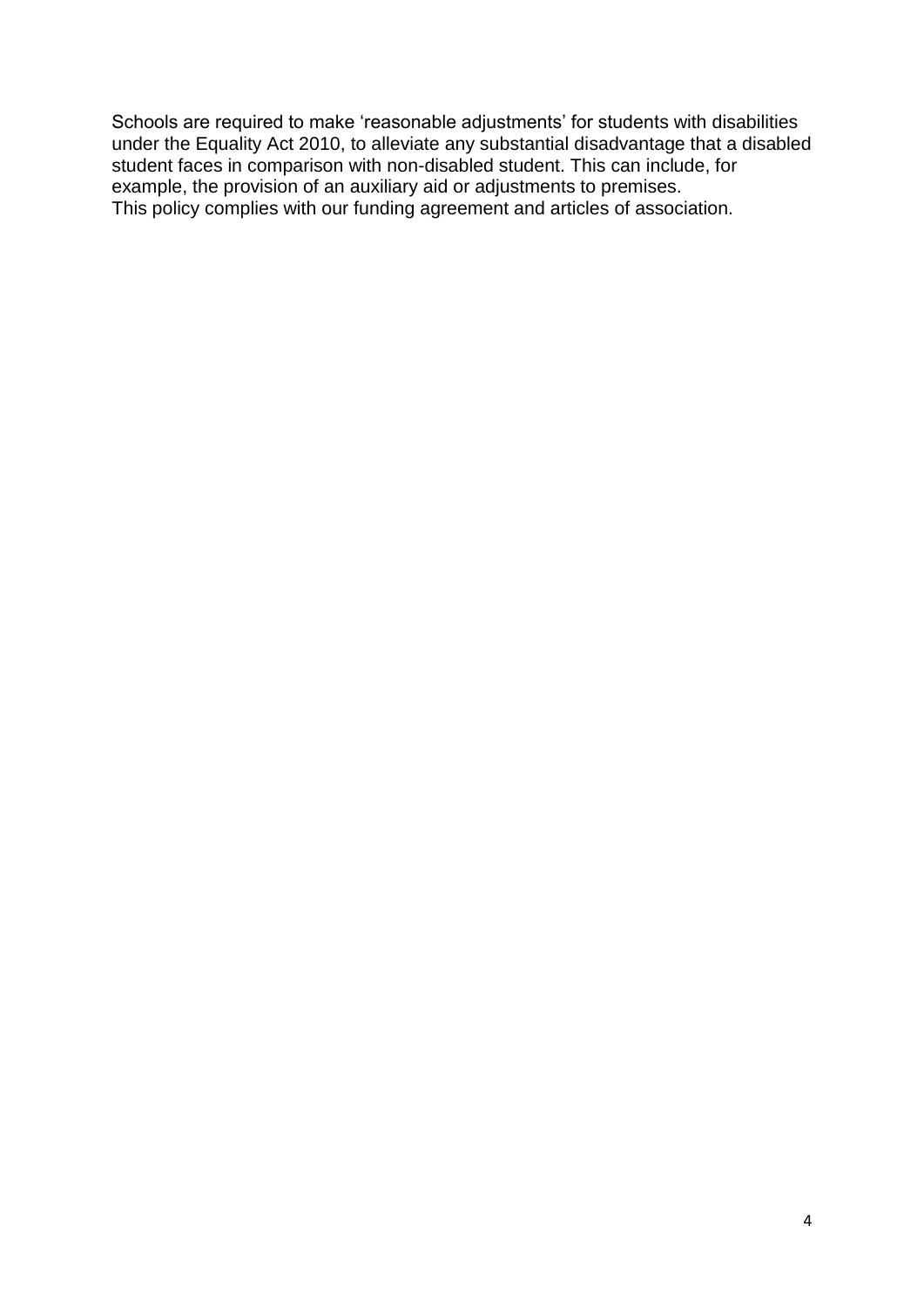#### **3. Action plan**

This action plan sets out the aims of our accessibility plan in accordance with the Equality Act 2010.

| Aim                                                                          | <b>Current good practice</b><br>Include established                                                                                                                                                                                                                                                                                                                                                                                                                                                                                                                                                                   | <b>Objectives</b><br>State short, medium                                                                                                                                                                                | <b>Actions to be</b><br>taken                                                                      | <b>Person</b><br>responsible                            | Date to<br>complete        | <b>Success</b><br>criteria                                                                                                                                                                                                                                                                                                                                 |
|------------------------------------------------------------------------------|-----------------------------------------------------------------------------------------------------------------------------------------------------------------------------------------------------------------------------------------------------------------------------------------------------------------------------------------------------------------------------------------------------------------------------------------------------------------------------------------------------------------------------------------------------------------------------------------------------------------------|-------------------------------------------------------------------------------------------------------------------------------------------------------------------------------------------------------------------------|----------------------------------------------------------------------------------------------------|---------------------------------------------------------|----------------------------|------------------------------------------------------------------------------------------------------------------------------------------------------------------------------------------------------------------------------------------------------------------------------------------------------------------------------------------------------------|
|                                                                              |                                                                                                                                                                                                                                                                                                                                                                                                                                                                                                                                                                                                                       |                                                                                                                                                                                                                         |                                                                                                    |                                                         |                            |                                                                                                                                                                                                                                                                                                                                                            |
|                                                                              |                                                                                                                                                                                                                                                                                                                                                                                                                                                                                                                                                                                                                       |                                                                                                                                                                                                                         |                                                                                                    |                                                         |                            |                                                                                                                                                                                                                                                                                                                                                            |
| Increase<br>access to the<br>curriculum for<br>students with<br>a disability | practice and practice<br>under development<br>Our school offers a<br>differentiated support for<br>all students.<br>We use resources tailored<br>to the needs of students<br>who require support to<br>access the curriculum.<br>Curriculum resources<br>include examples of<br>people with disabilities<br>such as resources with<br>increased font size etc<br>Curriculum progress is<br>tracked for all students,<br>including those with a<br>disability.<br>Targets are set effectively<br>and are appropriate for<br>students with additional<br>needs.<br>The curriculum is reviewed<br>to ensure it meets the | and long-term<br>objectives<br>Improve<br>transparency of who<br>our key students are<br>in all year groups<br>and closely monitor<br>those who are PP<br>and SEND, creating<br>strategies (initially<br>with Year 11). | PP/SEND to<br>be a standard<br>agenda item in<br>SLT/HoD/<br>Faculty and<br>Year Team<br>meetings. | SLT in<br>charge of<br>Curriculum<br>and<br>Assessment. | actions<br>by<br>Sept 2022 | More frequent,<br>and often<br>structured<br>discourse<br>surrounding key<br>students.<br>-Clear<br>acknowledge-<br>ment on seating<br>plans to identify<br>key students and<br>which provide<br>evidence that<br>lessons are<br>planned to<br>enable these<br>students to<br>make sufficient<br>progress.<br>- Higher levels of<br>parental<br>engagement |
|                                                                              | needs of all students.                                                                                                                                                                                                                                                                                                                                                                                                                                                                                                                                                                                                |                                                                                                                                                                                                                         |                                                                                                    |                                                         |                            | used to address<br>concerns and                                                                                                                                                                                                                                                                                                                            |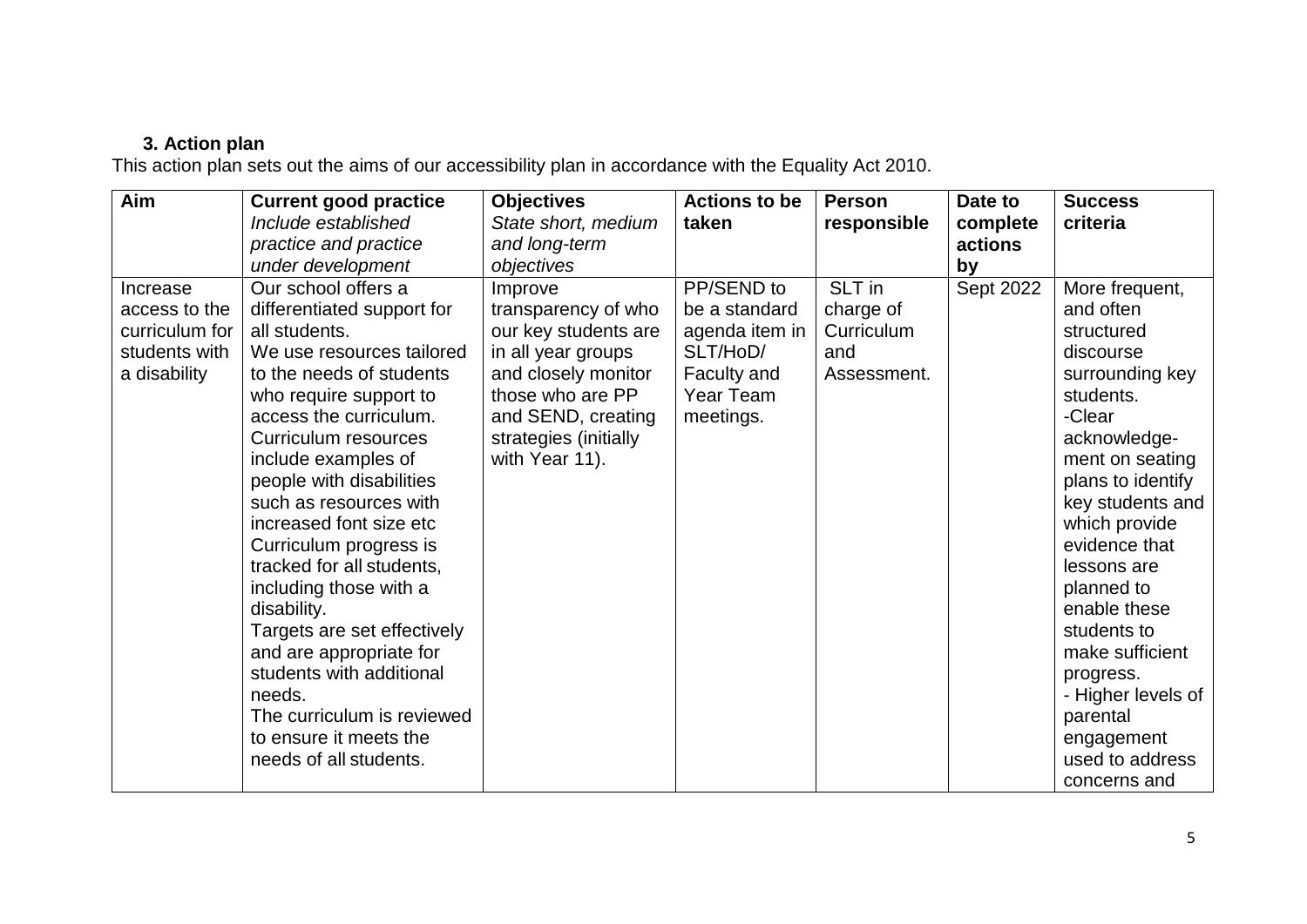|                                                                                | Planning includes<br>opportunities to work in<br>group/pairs/collaborative<br>learning as well as whole<br>class.                                                                                                                                                                                                                                                                                     |                                                                                                                                                                                                                                   |                                                                                                                                                                                                                                                                                                        |           |           | promote positive<br>outcomes<br>- Exam papers<br>enlarged or<br>adapted, as<br>required<br>- Coloured paper<br>and/or overlays<br>- Regular use of<br>radio aids                                                      |
|--------------------------------------------------------------------------------|-------------------------------------------------------------------------------------------------------------------------------------------------------------------------------------------------------------------------------------------------------------------------------------------------------------------------------------------------------------------------------------------------------|-----------------------------------------------------------------------------------------------------------------------------------------------------------------------------------------------------------------------------------|--------------------------------------------------------------------------------------------------------------------------------------------------------------------------------------------------------------------------------------------------------------------------------------------------------|-----------|-----------|-----------------------------------------------------------------------------------------------------------------------------------------------------------------------------------------------------------------------|
| Improve<br>and<br>maintain<br>access to<br>the<br>physical<br>environ-<br>ment | The environment is<br>adapted to the needs of<br>students as required.<br>This includes:<br>• Ramps<br>• Lifts<br>• Corridor width<br>• Disabled parking bays<br>• Disabled toilets and<br>changing facilities<br>• Library shelves at<br>wheelchair-accessible<br>height<br>Steps taken to reduce<br>background noise for HI<br>students - advice sought<br>from HI Service and<br><b>Medical TA</b> | To ensure<br>individuals with<br>disabilities can<br>access the<br>academy/Sixth form<br>and move freely to<br>and from one place<br>to another.<br>Ensure signs to<br>facilitate movement<br>around school are<br>clear/obvious. | Implement<br>yellow strips<br>onto stairs to<br>support<br>visually<br>impaired<br>students<br>navigate<br>between<br>floors.<br>Enlarge signs<br>and include,<br>where<br>practical,<br>visual<br>representation<br>of area/topic.<br>Update class<br>signs/direction<br>s to be at an<br>appropriate | Site team | Sept 2022 | Yellow strips will<br>be visible to<br>support visually<br>impaired<br>individuals<br>access the stairs<br>Larger/visible<br>signs in place.<br><b>Students are</b><br>able to<br>recognise signs<br>and where to go. |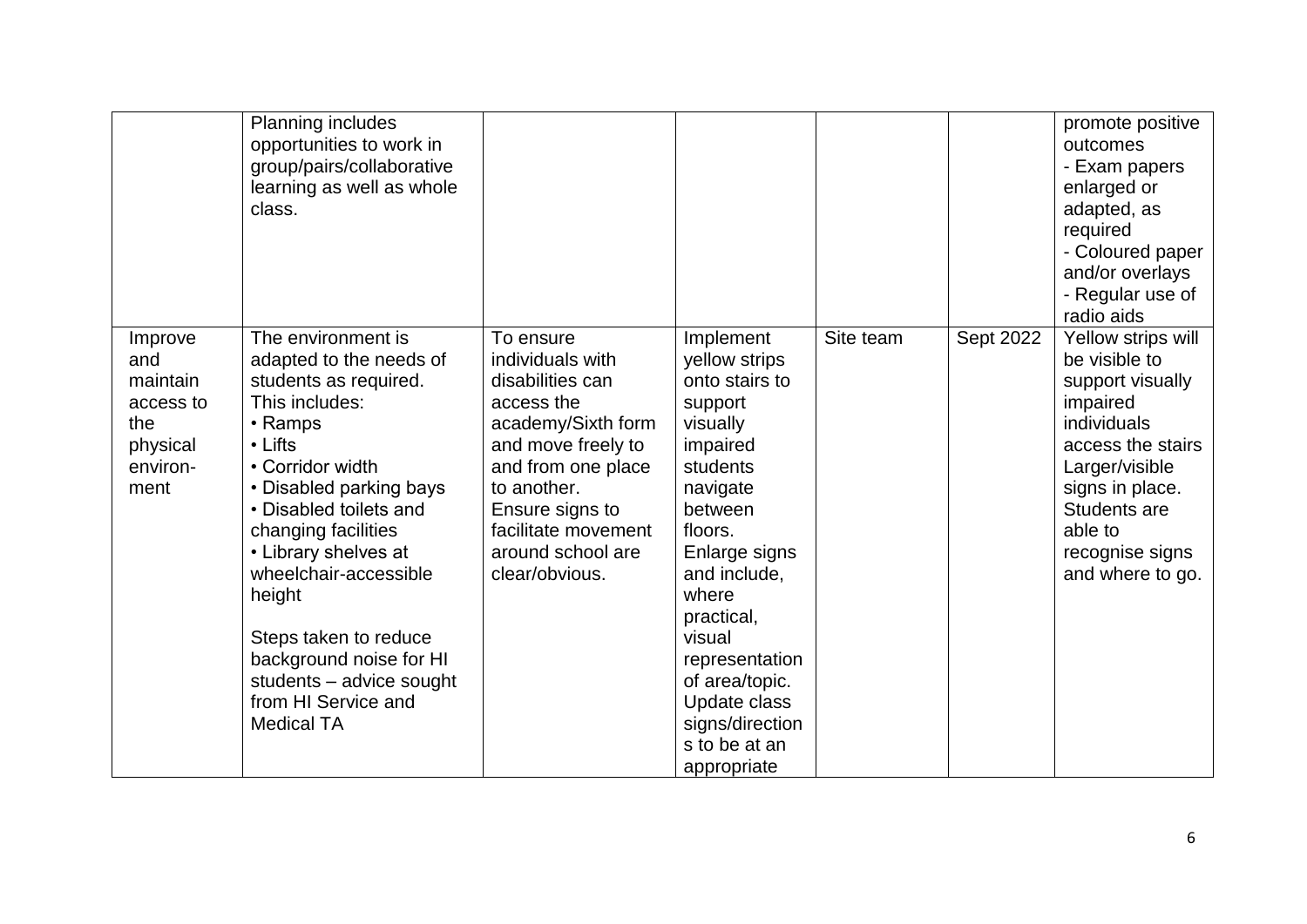|                                                                                                             |                                                                                                                                                                                                                                                                                                                      |                                                                                                                                                                                                                                                                                                                                               | height and font<br>size.                                                                                                          |           |           |                                                                                                                                                                                                                                                                                                                                                  |
|-------------------------------------------------------------------------------------------------------------|----------------------------------------------------------------------------------------------------------------------------------------------------------------------------------------------------------------------------------------------------------------------------------------------------------------------|-----------------------------------------------------------------------------------------------------------------------------------------------------------------------------------------------------------------------------------------------------------------------------------------------------------------------------------------------|-----------------------------------------------------------------------------------------------------------------------------------|-----------|-----------|--------------------------------------------------------------------------------------------------------------------------------------------------------------------------------------------------------------------------------------------------------------------------------------------------------------------------------------------------|
| Improve the<br>delivery of<br>information to<br>students with<br>a disability                               | Our academy/Sixth form<br>uses a range of<br>communication methods to<br>ensure information is<br>accessible. This includes:<br>Large print<br>resources<br>Radio aid system<br>Visual as well as<br>spoken information<br>through<br>whiteboard/projecti<br>on of lessons<br>Reading aloud<br>Mind<br>maps/diagrams | Pictorial or symbolic<br>representations.<br>Ensure questions on<br>internal exam papers<br>are on A4 paper and<br>also on the same<br>page when enlarging<br>documents or<br>coloured paper as<br>needed.<br>Ensure IT supports<br>learning.<br>All staff to give<br>handouts to students<br>with difficulties and<br>info to be read aloud. | Training all<br>staff as<br>required                                                                                              | All staff | Sept 2022 | Teaching staff<br>more proactive<br>in building<br>collaboration<br>with support staff<br>Student voice<br>around what<br>works well<br>shared with staff.<br>Students able to<br>access/complete<br>all work<br>including<br>homework more<br>easily.<br>Delivery of<br>information, in<br>an appropriate<br>method for need,<br>is consistent. |
| <b>Staff</b><br>recognise<br>and<br>allow for the<br>mental<br>effort/<br>additional<br>time required<br>by | The school has provided<br>training around process<br>difficulties and how to<br>support HI students in the<br>lesson.<br>Information and strategies<br>have been distributed for<br>all student that states the<br>need to allow 'thinking and<br>processing' time.                                                 | To further develop<br>awareness/recogni-<br>tion of the need for<br>additional time.                                                                                                                                                                                                                                                          | Staff to check<br>planning/<br>curriculum<br>content.<br>Staff to check<br>students'<br>understanding<br>at regular<br>intervals. | All staff | Sept 2022 | Student voice<br>reflects support<br>given to have<br>'thinking time'.<br>Students making<br>progress.                                                                                                                                                                                                                                           |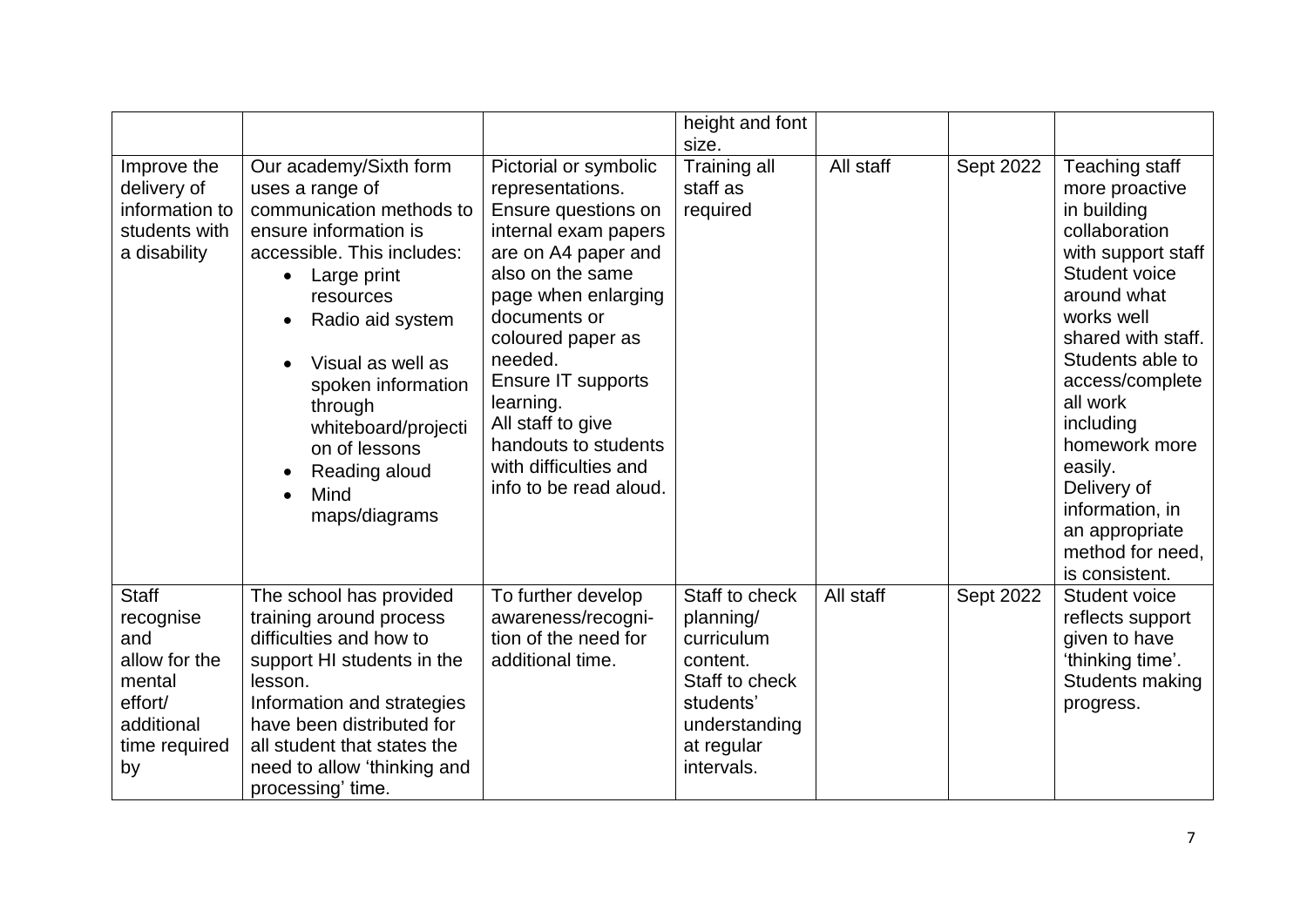| some<br>disabled | Where necessary,<br>adjustments made for | Explore<br>additional |  |  |
|------------------|------------------------------------------|-----------------------|--|--|
| children/        | individuals around the use               | training              |  |  |
| young            | of alternative working                   | opportunities         |  |  |
|                  | space and/or support at                  | for staff.            |  |  |
| people e.g.      |                                          |                       |  |  |
| using            | times of pressure/anxiety.               |                       |  |  |
| radio/hearing    |                                          |                       |  |  |
| aids,            |                                          |                       |  |  |
| processing       |                                          |                       |  |  |
| difficulties     |                                          |                       |  |  |
| (including       |                                          |                       |  |  |
| people           |                                          |                       |  |  |
| with autism).    |                                          |                       |  |  |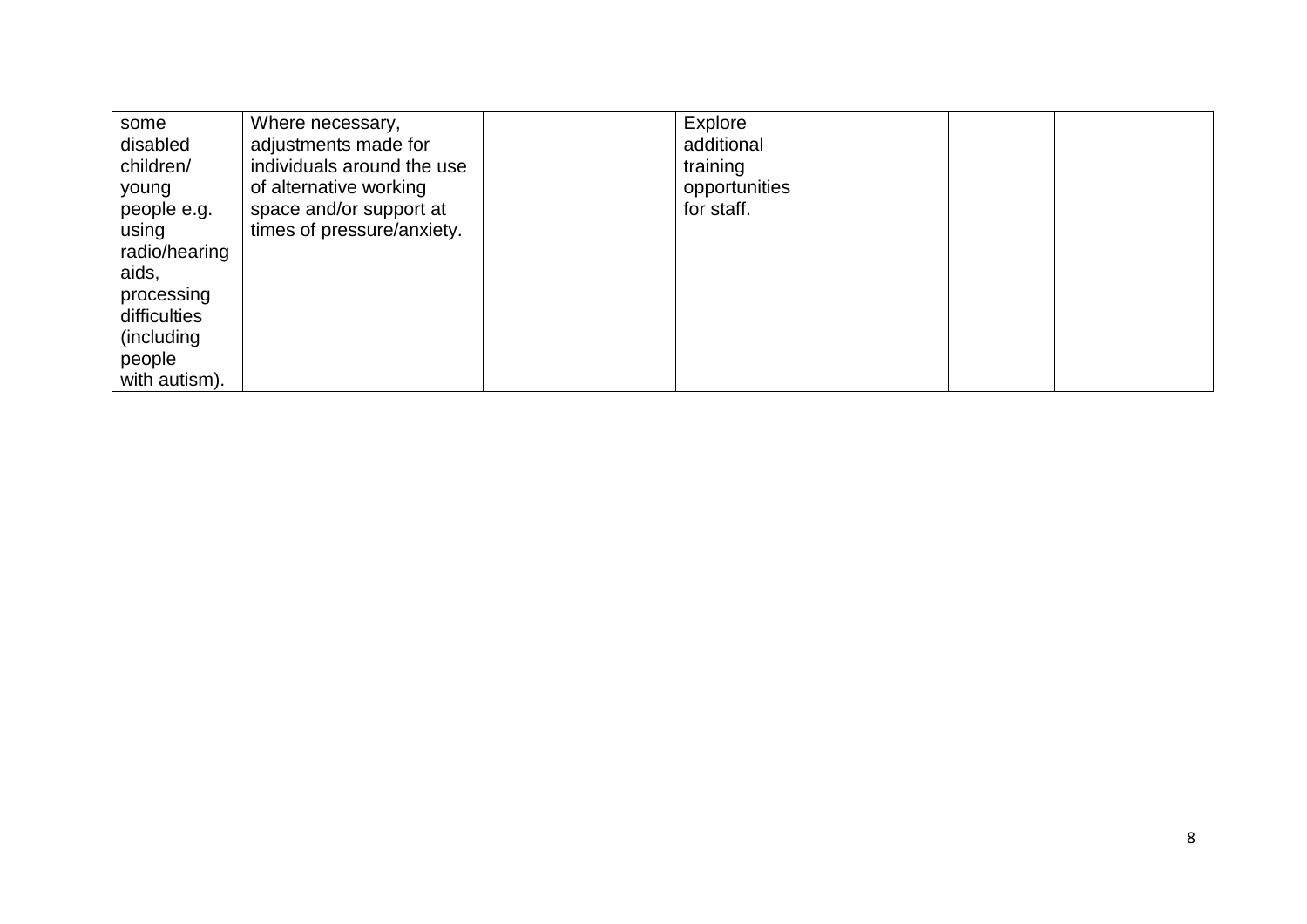#### **4. Monitoring arrangements**

This document will be reviewed every **three** years but may be reviewed and updated more frequently if necessary, by the Principal or Senior Leadership Team with responsibilities over inclusion. Longsands Transitional Management Board (TMB) will review this policy for approval.

#### **6. Links with other policies**

This accessibility plan is linked to the following policies and documents:

- Health and safety policy
- Transgender Policy
- Anti-Bullying Policy
- Careers Education and Guidance (CEIAG) Policy
- Equality Policy and Plan
- Keeping Children Safe in Education Guidance
- SEND Policy
- SENDCo Information Report